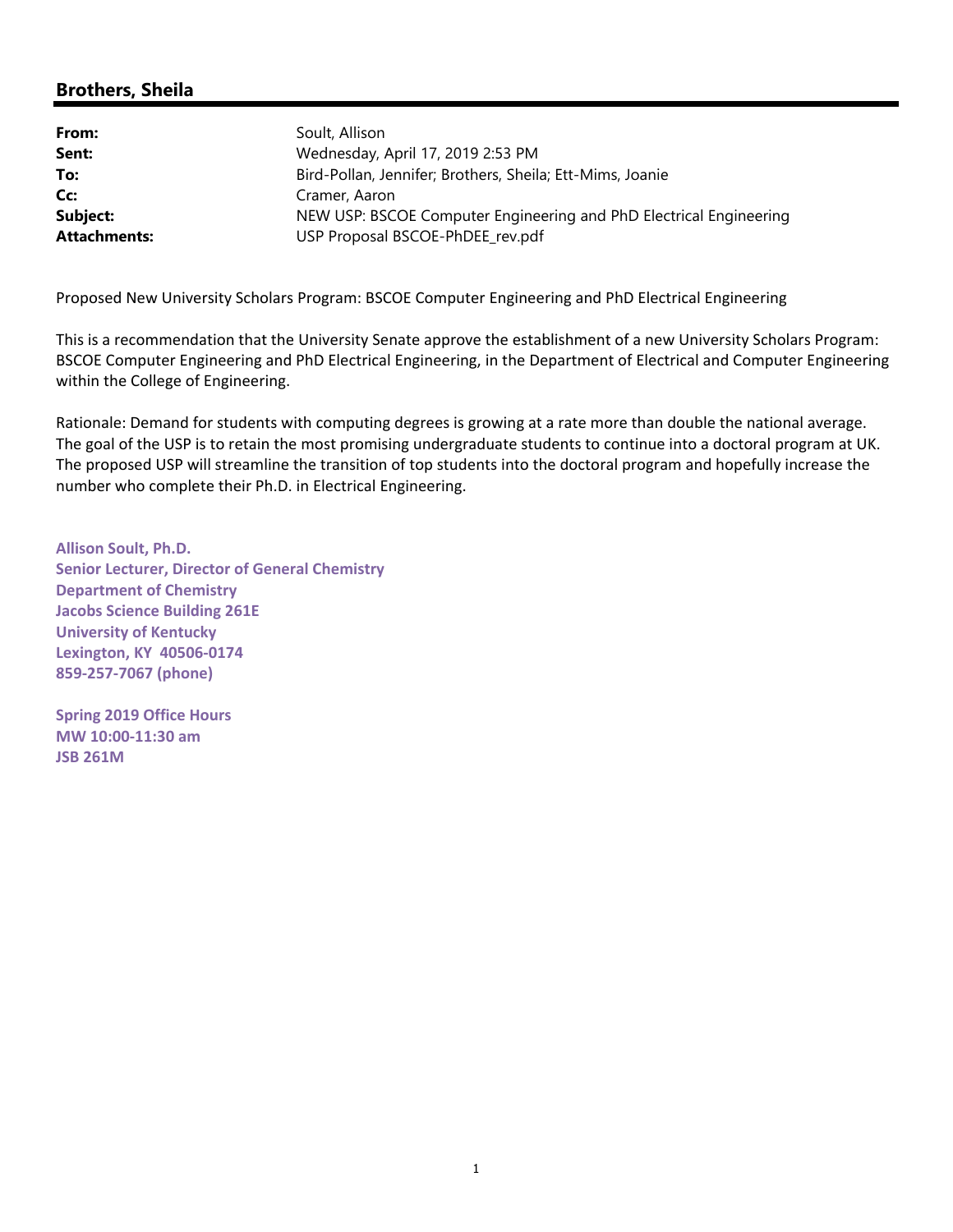*The University Scholars Program (USP) offers students the opportunity and challenge of integrating their undergraduate and graduate courses of study into a single, continuous program leading to both a baccalaureate and master's degree. The student's particular requirements will determine the amount of time needed to complete the program, but the two programs can be completed in less time than that required in a conventional program.*

*Once approved at the college level, your college will send the proposal to the Graduate Council (GC) for review and approval. (Requirements for the bachelor's degree must remain unchanged, so there is no review by the Undergraduate Council.) After approval by the GC, the GC will send your proposal to the Senate Council office for additional review via a committee and then to the Senate for approval. Once approved by the Senate, the Senate Council office will report approvals to the Provost, Registrar and other appropriate entities, including the contact person. The contact person listed on the form will be informed when the proposal has been sent to committee and other times as appropriate.*

|                | <b>1. GENERAL INFORMATION</b>                                                         |                 |                                                                            |  |  |                      |                                            |                              |               |                      |
|----------------|---------------------------------------------------------------------------------------|-----------------|----------------------------------------------------------------------------|--|--|----------------------|--------------------------------------------|------------------------------|---------------|----------------------|
| 1a             | Bachelor's major name:<br><b>Computer Engineering</b>                                 |                 |                                                                            |  |  |                      |                                            |                              |               |                      |
|                |                                                                                       |                 |                                                                            |  |  |                      |                                            |                              |               |                      |
| 1b             | Bachelor's degree:                                                                    |                 | $\boxtimes$ Other<br><b>Bachelor of Arts</b><br><b>Bachelor of Science</b> |  |  |                      |                                            |                              |               |                      |
|                | If "Other," explain:                                                                  | <b>B.S. COE</b> |                                                                            |  |  |                      |                                            |                              |               |                      |
|                |                                                                                       |                 |                                                                            |  |  |                      |                                            |                              |               |                      |
| 1 <sub>c</sub> | Bachelor's degree home college:                                                       |                 | Engineering                                                                |  |  |                      |                                            |                              |               |                      |
|                |                                                                                       |                 |                                                                            |  |  |                      |                                            |                              |               |                      |
| 1 <sub>d</sub> | Bachelor's degree home department/school:                                             |                 |                                                                            |  |  |                      | <b>Electrical and Computer Engineering</b> |                              |               |                      |
|                |                                                                                       |                 |                                                                            |  |  |                      |                                            |                              |               |                      |
| 1e             | Graduate major name:                                                                  |                 | <b>Electrical Engineering</b>                                              |  |  |                      |                                            |                              |               |                      |
|                |                                                                                       |                 |                                                                            |  |  |                      |                                            |                              |               |                      |
| 1 <sup>f</sup> | Graduate degree:                                                                      |                 | Master's of Arts                                                           |  |  | Master's of Science  | Master's of Education                      |                              |               | Other<br>$\boxtimes$ |
|                | If "Other," explain:<br>Ph.D.                                                         |                 |                                                                            |  |  |                      |                                            |                              |               |                      |
|                |                                                                                       |                 |                                                                            |  |  |                      |                                            |                              |               |                      |
| 1g             | Graduate degree home college:<br>Engineering                                          |                 |                                                                            |  |  |                      |                                            |                              |               |                      |
|                |                                                                                       |                 |                                                                            |  |  |                      |                                            |                              |               |                      |
| 1h             | Graduate degree home department/school:<br><b>Electrical and Computer Engineering</b> |                 |                                                                            |  |  |                      |                                            |                              |               |                      |
|                |                                                                                       |                 |                                                                            |  |  |                      |                                            |                              |               |                      |
| 1i             | Semester after approval.<br>Requested effective date:<br>$\bowtie$                    |                 |                                                                            |  |  | <b>OR</b>            |                                            | Specific Date <sup>1</sup> : |               |                      |
|                |                                                                                       |                 |                                                                            |  |  |                      |                                            |                              |               |                      |
| 1j             | Contact person name: Aaron Cramer                                                     |                 |                                                                            |  |  | Email:               |                                            |                              | Phone: 7-9113 |                      |
|                |                                                                                       |                 |                                                                            |  |  | aaron.cramer@uky.edu |                                            |                              |               |                      |
|                | 2. OVERVIEW                                                                           |                 |                                                                            |  |  |                      |                                            |                              |               |                      |
|                |                                                                                       |                 |                                                                            |  |  |                      |                                            |                              |               |                      |
| 2a             | Provide a brief description of the proposed USP. (300 word limit)                     |                 |                                                                            |  |  |                      |                                            |                              |               |                      |

 $1$  University Scholars Programs are typically made effective for the semester following approval. No program will be made effective unless all approvals, up through and including University Senate approval, are received.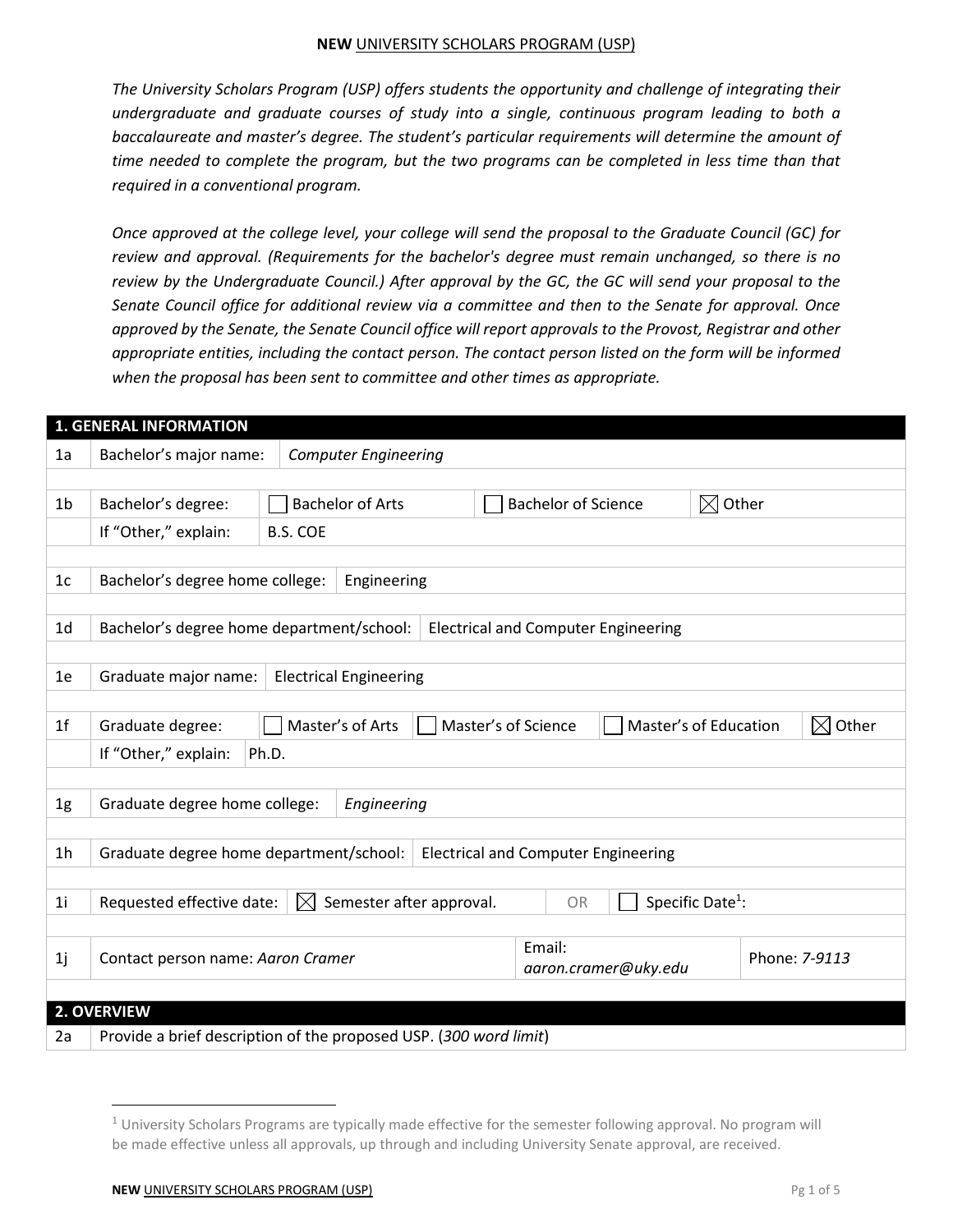|                | The Department of Electrical and Computer Engineering in the College of Engineering confers a Bachelor of           |                 |                |  |  |  |  |
|----------------|---------------------------------------------------------------------------------------------------------------------|-----------------|----------------|--|--|--|--|
|                | Science Degree in Computer Engineering (B.S. CPE) and a Doctor of Philosopy (Ph.D.). The B.S. CPE degree requires   |                 |                |  |  |  |  |
|                | 128 credit hours and includes courses in electrical and computer engineering and computer science. The Ph.D.        |                 |                |  |  |  |  |
|                | program requires 42 hours of course work. Ph.D. students are required to take three of six courses with a GPA of    |                 |                |  |  |  |  |
|                | 3.0 or better from a set of core courses. The core courses include EE 611 (Deterministric Systems), EE 621          |                 |                |  |  |  |  |
|                | (Electromagnetic Fields), EE 640 (Stochastic Systems), EE 641 (Advanced Power Systems), EE 661 (Solid-State         |                 |                |  |  |  |  |
|                | Electronics), and EE 685 (Digital Computer Structure). The USP will allow qualified students to use up to 12 hours  |                 |                |  |  |  |  |
|                |                                                                                                                     |                 |                |  |  |  |  |
|                | of course work toward both their undergraduate and doctoral degrees. For those common courses, students may         |                 |                |  |  |  |  |
|                | use 500-level EE and CPE elective courses, as well as other 400G-level and 500-level technical elective courses     |                 |                |  |  |  |  |
|                | from selected upper division engineering, mathematics, statistics, computer science, physics, and other technically |                 |                |  |  |  |  |
|                | related fields.                                                                                                     |                 |                |  |  |  |  |
| 2 <sub>b</sub> | Explain the need (e.g. market demand). (300 word limit)                                                             |                 |                |  |  |  |  |
|                | Demand for students with computing degrees is growing at a rate more than double the national average. This         |                 |                |  |  |  |  |
|                | program allows us to nurture, encourage and reward our top undergraduate students. While the program will           |                 |                |  |  |  |  |
|                | increase the quality of the graduate students within the Ph.D. program by recruiting the highest quality students   |                 |                |  |  |  |  |
|                | from the pool of undergraduates, it will also produce students who are better prepared for leadership positions in  |                 |                |  |  |  |  |
|                | industry. It is our goal to encourage our students with the most potential to pursue the USP and to work with       |                 |                |  |  |  |  |
|                | them to develop a combined B.S. CPE and Ph.D. plan of study that best prepares them for their intended careers.     |                 |                |  |  |  |  |
|                |                                                                                                                     |                 |                |  |  |  |  |
| 2c             | Describe the target audience. (150 word limit)                                                                      |                 |                |  |  |  |  |
|                | The goal of the USP is to nurture and retain our most promising undergraduate students through a doctoral           |                 |                |  |  |  |  |
|                | degree. In particular, students who are completing their junior year and have completed at least 90 hours of        |                 |                |  |  |  |  |
|                | course work with a minimum GPA in Computer Engineering of 3.5 and an overall GPA of at least 3.2 are the target     |                 |                |  |  |  |  |
|                | audience.                                                                                                           |                 |                |  |  |  |  |
|                |                                                                                                                     |                 |                |  |  |  |  |
|                | 3. Basic Requirements                                                                                               |                 |                |  |  |  |  |
| 3a             | Check to confirm that the USP is open to undergraduates with senior standing who have completed at least 90         |                 |                |  |  |  |  |
|                | hours of course work.                                                                                               |                 |                |  |  |  |  |
|                |                                                                                                                     |                 |                |  |  |  |  |
| 3b             | Undergraduates must have satisfied all UK Core requirements prior to applying.                                      | Yes             | No $\boxtimes$ |  |  |  |  |
|                | If "No," explain. (150 word limit)                                                                                  |                 |                |  |  |  |  |
|                | The B.S. CPE program curriculum includes two UK Core classes in the senior year, UK Core - Citizenship in the fall  |                 |                |  |  |  |  |
|                | and UK Core - Global Dynamics in the spring. It would be difficult to require these to be completed earlier, and    |                 |                |  |  |  |  |
|                | leaving them in the senior year will not have an impact on their ability to be successful in the USP.               |                 |                |  |  |  |  |
|                |                                                                                                                     |                 |                |  |  |  |  |
| 3c             | Application to the USP is at the end of the student's junior year.                                                  | Yes $\boxtimes$ | No             |  |  |  |  |
|                | If "No," explain. (150 word limit)                                                                                  |                 |                |  |  |  |  |
|                |                                                                                                                     |                 |                |  |  |  |  |
|                | For admission to the USP, the undergraduate GPA is greater than or equal to 3.5 in the                              |                 |                |  |  |  |  |
| 3d             | student's major (including cross-listed courses) and 3.2 overall.                                                   | Yes $\boxtimes$ | No             |  |  |  |  |
|                | If "No," explain. (150 word limit)                                                                                  |                 |                |  |  |  |  |
|                |                                                                                                                     |                 |                |  |  |  |  |
|                |                                                                                                                     |                 |                |  |  |  |  |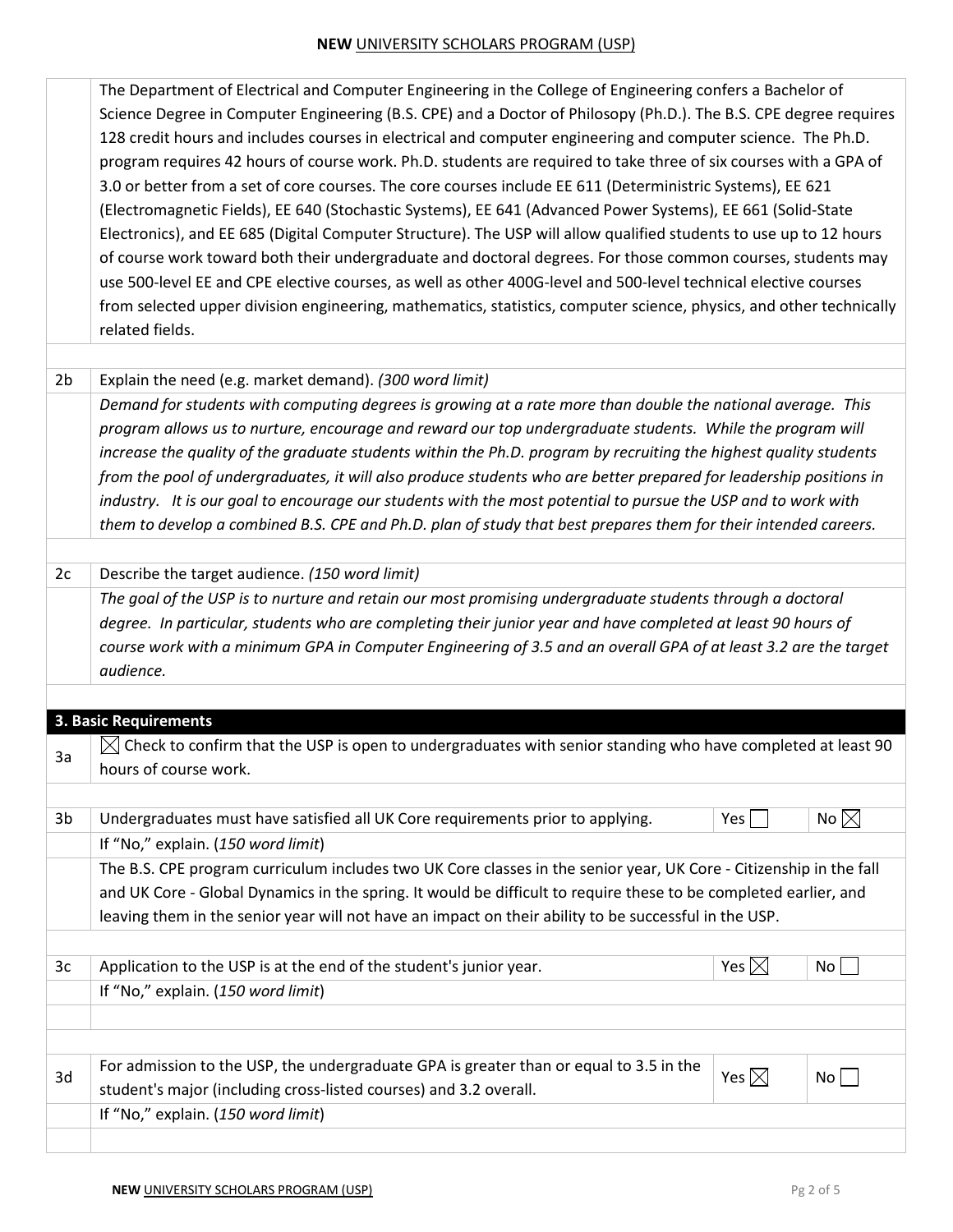| 3e                 |                                                                                                                                                                                                                                                                                                   | $\boxtimes$ Check box to confirm that application to the program will follow the current procedures for application to the<br>Graduate School, subject to the conditions in questions 3a through 3d, above.                                                           |  |         |                   |  |  |
|--------------------|---------------------------------------------------------------------------------------------------------------------------------------------------------------------------------------------------------------------------------------------------------------------------------------------------|-----------------------------------------------------------------------------------------------------------------------------------------------------------------------------------------------------------------------------------------------------------------------|--|---------|-------------------|--|--|
| 3f                 | $\bowtie$ Check box to confirm that the USP is designed so that students will not take more than 16 credit hours per<br>semester. (Permission to exceed that number is subject to approval by the Director of Graduate Studies and Dean<br>of the Graduate School.)                               |                                                                                                                                                                                                                                                                       |  |         |                   |  |  |
|                    |                                                                                                                                                                                                                                                                                                   | 4. Specific Course Requirements                                                                                                                                                                                                                                       |  |         |                   |  |  |
| 4a                 |                                                                                                                                                                                                                                                                                                   | Up to twelve (12) credit hours from the bachelor's degree may be used towards the graduate degree. How many<br>credits from the undergraduate degree will count towards the graduate degree?                                                                          |  |         |                   |  |  |
|                    | 12                                                                                                                                                                                                                                                                                                |                                                                                                                                                                                                                                                                       |  |         |                   |  |  |
| 4b                 |                                                                                                                                                                                                                                                                                                   | List below the 400G- and 500-level courses in the bachelor's degree that will count towards the graduate degree.<br>The student must be graded as a graduate student in the courses listed below for the course(s) to count towards<br>the graduate degree.           |  |         |                   |  |  |
| Prefix &<br>Number |                                                                                                                                                                                                                                                                                                   | Course Title                                                                                                                                                                                                                                                          |  |         | <b>Credit Hrs</b> |  |  |
|                    |                                                                                                                                                                                                                                                                                                   | 400G- or 500-level technical electives as defined by the Undergraduate Bulletin for<br>Computer Engineering (currently courses selected from upper-division engineering,<br>mathematics, statistics, computer science, physics, or other technically-related fields). |  | $0 - 6$ |                   |  |  |
|                    | 500-level CPE technical electives as defined by the Undergraduate Bulletin for Computer<br>Engineering (currently 500-level CPE courses with emphasis in the computer engineering<br>area in consultation with academic advisor).                                                                 |                                                                                                                                                                                                                                                                       |  | $0 - 9$ |                   |  |  |
|                    | 500-level hardware electives as defined by the Undergraduate Bulletin for Computer<br>Engineering (currently senior level courses in the CPE or EE disciplines, selected from the<br>following list in consultation with academic advisor: EE 582, CPE 584, CPE 585, CPE 586).                    |                                                                                                                                                                                                                                                                       |  | $0 - 3$ |                   |  |  |
|                    | 400G- or 500-level software electives as defined by the Undergraduate Bulletin for<br>Computer Engineering (currently senior level courses in the CPE or CS disciplines selected<br>from the following list selected in consultation with academic advisor: CS 441G, CS 471G,<br>CS 570, CPE 588) |                                                                                                                                                                                                                                                                       |  | $0 - 3$ |                   |  |  |
|                    |                                                                                                                                                                                                                                                                                                   |                                                                                                                                                                                                                                                                       |  |         |                   |  |  |
|                    | TOTAL NUMBER OF CREDIT HOURS:                                                                                                                                                                                                                                                                     |                                                                                                                                                                                                                                                                       |  |         |                   |  |  |
|                    |                                                                                                                                                                                                                                                                                                   |                                                                                                                                                                                                                                                                       |  | 12      |                   |  |  |
| 4a.                | Does the USP involve prerequisite courses <sup>2</sup> or concurrent enrollment <sup>3</sup> in certain<br>No $\boxtimes$<br>$Yes \mid \mid$<br>courses?                                                                                                                                          |                                                                                                                                                                                                                                                                       |  |         |                   |  |  |
|                    |                                                                                                                                                                                                                                                                                                   | If "Yes," please list the courses below.                                                                                                                                                                                                                              |  |         |                   |  |  |

<sup>&</sup>lt;sup>2</sup> Prerequisite courses are completed prior to initiation of the USP, i.e. at the undergraduate level.

<sup>&</sup>lt;sup>3</sup> Concurrent enrollment courses are in progress, i.e. in which the student is be currently enrolled.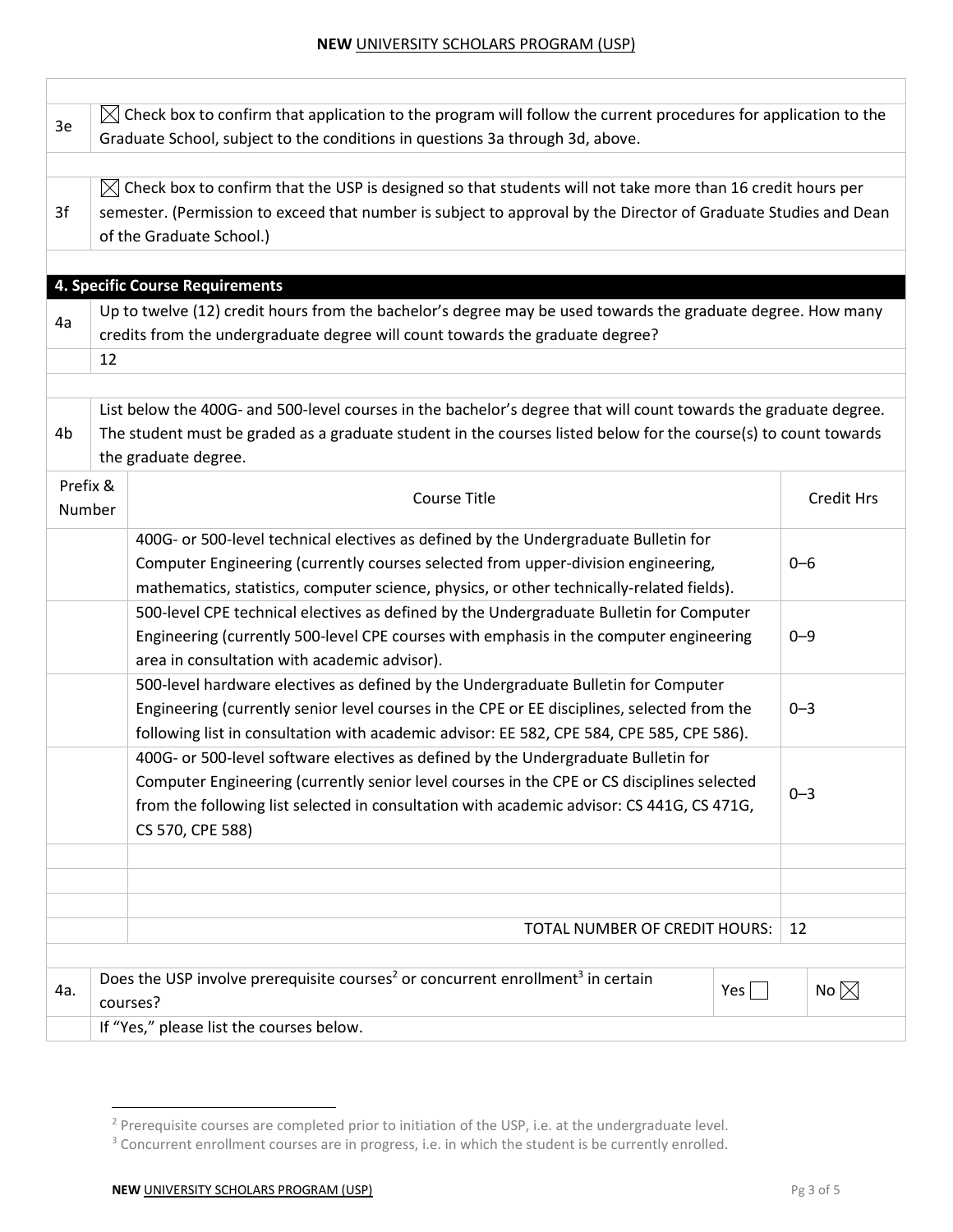| Prefix &<br>Number |                                                                                                                       | <b>Course Title</b>                                                                                                  | <b>Credit Hrs</b> | Course Type <sup>4</sup> |  |  |
|--------------------|-----------------------------------------------------------------------------------------------------------------------|----------------------------------------------------------------------------------------------------------------------|-------------------|--------------------------|--|--|
|                    |                                                                                                                       |                                                                                                                      |                   | Select one               |  |  |
|                    |                                                                                                                       |                                                                                                                      |                   | Select one               |  |  |
|                    |                                                                                                                       |                                                                                                                      |                   | Select one               |  |  |
|                    |                                                                                                                       |                                                                                                                      |                   | Select one               |  |  |
|                    |                                                                                                                       |                                                                                                                      |                   | Select one               |  |  |
|                    |                                                                                                                       |                                                                                                                      |                   | Select one               |  |  |
|                    |                                                                                                                       |                                                                                                                      |                   | Select one               |  |  |
|                    |                                                                                                                       |                                                                                                                      |                   | Select one               |  |  |
|                    |                                                                                                                       |                                                                                                                      |                   | Select one               |  |  |
|                    |                                                                                                                       |                                                                                                                      |                   | Select one               |  |  |
|                    |                                                                                                                       |                                                                                                                      |                   |                          |  |  |
| 4 <sub>b</sub>     |                                                                                                                       | Provide the Bulletin language for prerequisite or concurrent enrollment courses.                                     |                   |                          |  |  |
|                    |                                                                                                                       |                                                                                                                      |                   |                          |  |  |
|                    |                                                                                                                       |                                                                                                                      |                   |                          |  |  |
|                    |                                                                                                                       | 5. ADMINISTRATION AND ASSESSMENT                                                                                     |                   |                          |  |  |
|                    |                                                                                                                       | Describe how the proposed USP will be administered, including admissions, student advising, retention, etc. (150     |                   |                          |  |  |
| 5a                 |                                                                                                                       | word limit)                                                                                                          |                   |                          |  |  |
|                    |                                                                                                                       | In their junior year, students pursuing a B.S. CPE who meet the following criteria may apply to the B.S. CPE/Ph.D.   |                   |                          |  |  |
|                    | USP. (1) The student must have completed at least 90 hours of course work. (2) The applicant must have a GPA in       |                                                                                                                      |                   |                          |  |  |
|                    |                                                                                                                       | Computer Engineering of at least 3.5 and an overall GPA of at least 3.2. (3) The student must meet the admission     |                   |                          |  |  |
|                    | standards of the UK Graduate School and the Ph.D. program. Students will be advised by theor undergraduate            |                                                                                                                      |                   |                          |  |  |
|                    |                                                                                                                       | advisors for the portion of the USP work that applies to the requirements for their B.S. CPE as well as the Director |                   |                          |  |  |
|                    | of Graduate Studies for the Ph.D. program for their Ph.D. plan of study and course selection.                         |                                                                                                                      |                   |                          |  |  |
|                    |                                                                                                                       |                                                                                                                      |                   |                          |  |  |
|                    |                                                                                                                       | Describe evaluation procedures for the proposed USP. Include how to determine whether the USP is a success or a      |                   |                          |  |  |
| 5b                 |                                                                                                                       | failure. (250 word limit)                                                                                            |                   |                          |  |  |
|                    |                                                                                                                       | The B.S. CPE/Ph.D. USP will be reviewed annually by the Chair of the Electrical and Computer Engineering             |                   |                          |  |  |
|                    | Department, the Director of Graduate Studies for the Ph.D. program, and the Director of Undergraduate Studies         |                                                                                                                      |                   |                          |  |  |
|                    |                                                                                                                       | for the B.S. CPE program. The success or failure of the proposed program will be evaluated based on (1) the          |                   |                          |  |  |
|                    | number of students applying to the program, (2) the number of students successfully completing the program, and       |                                                                                                                      |                   |                          |  |  |
|                    | (3) the relative quality of the students participating in the USP compared to the overall cohort of Ph.D. students as |                                                                                                                      |                   |                          |  |  |
|                    | well as cohorts of Ph.D. students that received B.S. CPE degrees and pursued Ph.D. degrees but that did not           |                                                                                                                      |                   |                          |  |  |
|                    | participate in the USP. The relative quality of the student cohorts will be based on GPA and rubrics applied to their |                                                                                                                      |                   |                          |  |  |
|                    | Ph.D. qualifying exam, final exam, and annual reviews.                                                                |                                                                                                                      |                   |                          |  |  |
|                    |                                                                                                                       |                                                                                                                      |                   |                          |  |  |
|                    |                                                                                                                       | <b>6. MISCELLANEOUS</b>                                                                                              |                   |                          |  |  |
| 6а                 |                                                                                                                       | Is there anything else about the proposed USP that should be mentioned? (150 word limit)                             |                   |                          |  |  |
|                    |                                                                                                                       |                                                                                                                      |                   |                          |  |  |

<sup>&</sup>lt;sup>4</sup> Use the drop-down list to indicate if the course is a prerequisite or may be taken currently.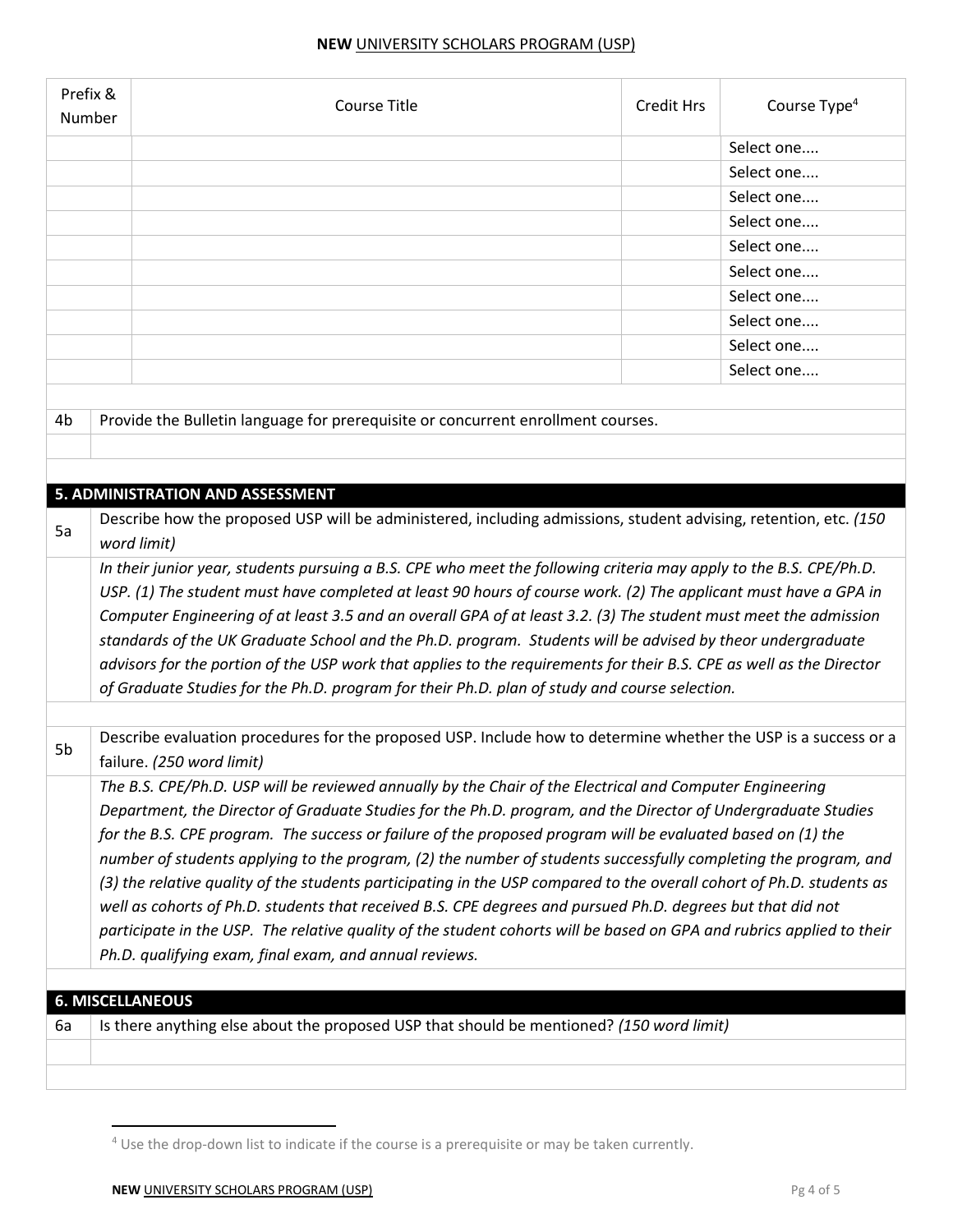|                                    | 7. APPROVALS/REVIEWS                                                                                                                                                                                                                                               |                                       |                  |                                        |                                               |                                              |  |  |
|------------------------------------|--------------------------------------------------------------------------------------------------------------------------------------------------------------------------------------------------------------------------------------------------------------------|---------------------------------------|------------------|----------------------------------------|-----------------------------------------------|----------------------------------------------|--|--|
|                                    |                                                                                                                                                                                                                                                                    |                                       |                  |                                        | Document steps in the approval process below. |                                              |  |  |
|                                    |                                                                                                                                                                                                                                                                    | <b>Reviewing Group</b><br><b>Name</b> | Date<br>Approved | <b>Contact Person Name/Phone/Email</b> |                                               |                                              |  |  |
| 7a                                 | (Within College) In addition to the information below, attach documentation of department and college approval.<br>This typically takes the form of meeting minutes but may also be an email from the unit heads reporting<br>department- and college-level votes. |                                       |                  |                                        |                                               |                                              |  |  |
|                                    |                                                                                                                                                                                                                                                                    | <b>ECE</b> faculty                    | 10/12/2018       |                                        |                                               | Mike Johnson / 7-0717 / mike.johnson@uky.edu |  |  |
|                                    |                                                                                                                                                                                                                                                                    |                                       |                  |                                        |                                               |                                              |  |  |
|                                    |                                                                                                                                                                                                                                                                    |                                       |                  |                                        |                                               |                                              |  |  |
|                                    |                                                                                                                                                                                                                                                                    |                                       |                  |                                        |                                               |                                              |  |  |
| 7b                                 |                                                                                                                                                                                                                                                                    | (Collaborating and/or Affected Units) |                  |                                        |                                               |                                              |  |  |
|                                    |                                                                                                                                                                                                                                                                    |                                       |                  |                                        |                                               |                                              |  |  |
|                                    |                                                                                                                                                                                                                                                                    |                                       |                  |                                        |                                               |                                              |  |  |
|                                    |                                                                                                                                                                                                                                                                    |                                       |                  |                                        |                                               |                                              |  |  |
|                                    |                                                                                                                                                                                                                                                                    |                                       |                  |                                        |                                               |                                              |  |  |
|                                    |                                                                                                                                                                                                                                                                    |                                       |                  |                                        |                                               |                                              |  |  |
| 7c<br>(Senate's Academic Councils) |                                                                                                                                                                                                                                                                    |                                       |                  | <b>Date Approved</b>                   | <b>Contact Person Name</b>                    |                                              |  |  |
|                                    | Health Care Colleges Council (if applicable)                                                                                                                                                                                                                       |                                       |                  |                                        |                                               |                                              |  |  |
|                                    | <b>Graduate Council</b>                                                                                                                                                                                                                                            |                                       |                  |                                        | 2/21/19                                       | Roshan Nikou                                 |  |  |
|                                    |                                                                                                                                                                                                                                                                    |                                       |                  |                                        |                                               |                                              |  |  |